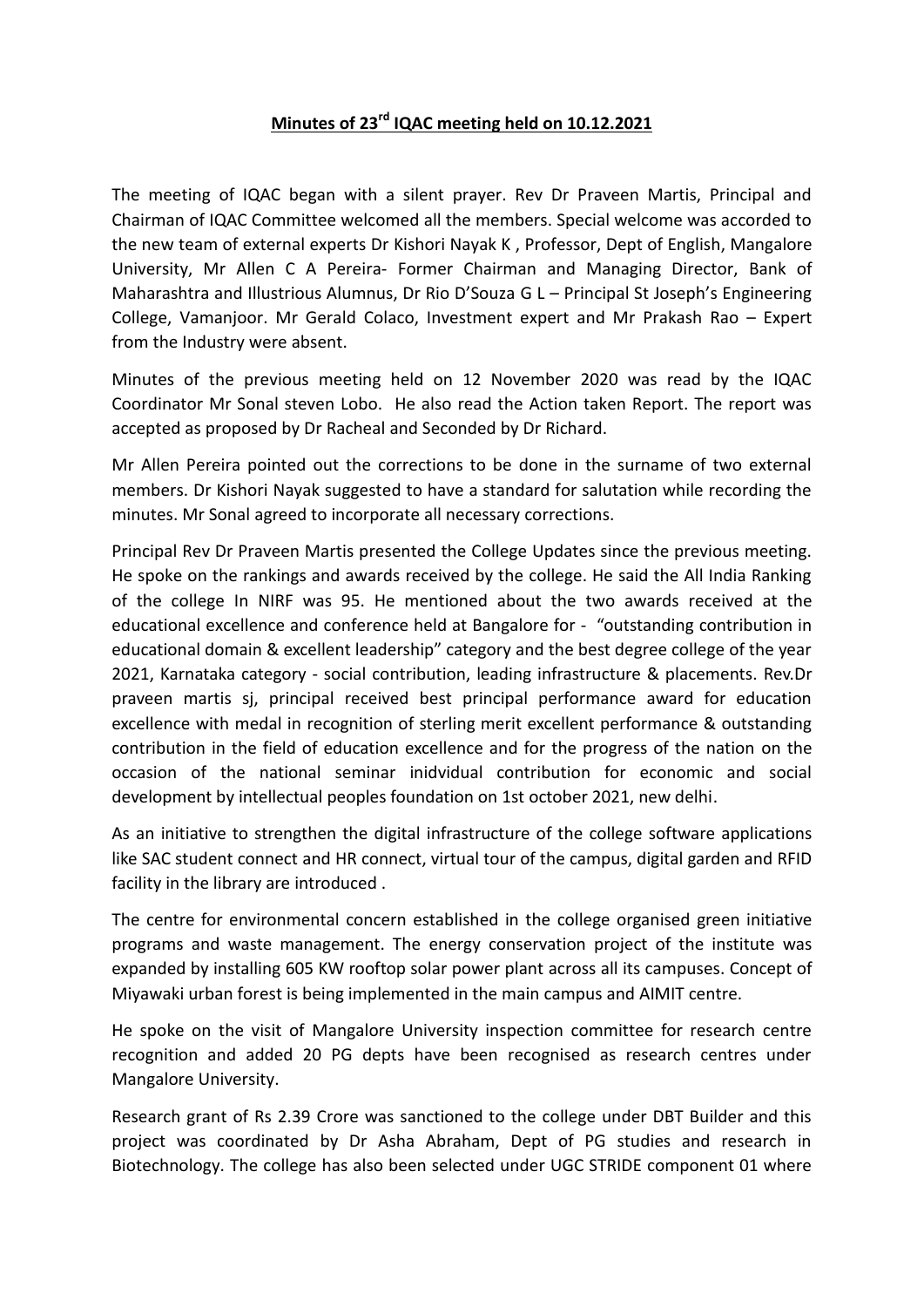an amount of Rs 84 lakhs has been sanctioned. Seed money is funded by Mangalore Jesuit Educational Society for student and teacher research projects. Dr Chandrashekara Shetty and Dr Shilpa received research grants from Karnataka Science and Technology Academy.

Speaking further on new initiatives of the college, he said college has launched a publication wing -St Aloysius Prakashana where already 5 books have been published., Ranga Adaayana Kendra for promotion of art and Theatre. The college also has 35 International MOUs and 42 National MOUs.

To promote innovation among students and staff a full fledged incubation centre is established with 20 cubicals at Maffei centre.

To boost the infrastructure facility of college, a state-of-the-art audiovisual auditorium-Joseph willey Hall was established.

Support facility extended by the college towards the covid 19 pandemic were explained . They include covid care centre for police personnel, distribution of medical an ration kits to the needy, manothejaka- councelling service and vaccination drive in the campus.

The college has started a new certificate course in teaching excellence where in 30 hours of training is given to staff on various topics. Father also highlighted on staff and student achievements in the college as many have qualified KSET and Completed their PhD.

The college has also begun two BVoc Courses namely renewable energy management and software development.

After the presentation principal asked the opinion of the members on the various initiatives taken by the management and also suggestions for improvement.

Dr Kishori Nayak seeked updates regarding the question bank for which principal replied that it is kept on hold as NEP ha been implemented and once it gets stabilised it will be taken forward. She also appreciated the initiative of our college to train teachers by certificate course. Dr Kishori enquired about the progress made regarding the research centre. In reply Principal said 30 staff profiles have been submitted to the university which will be placed in respective BOS.

Dr Rio Dsouza thanked St Aloysius College for helping St Joseph's College for NAAC with the Paramarsh programme. He also spoke about the need of strengthening the incubation centre.

Mr Allen congratulated the college for all the achievements and added that the college can be in the top 50 in the NIRF ranking. He suggested that the college can offer consultancy services as many people having land are converting it into green belts , hence departments like botany and chemistry can help in the same. Added to it he said this can help students come up with small enterprises after their studies. He also said that projects like waste, water and soil management can be taken up by our students. Principal added that Rs 1, 25, 00, 000 has been sponsored by 1971 batch students for procuring instruments for project.